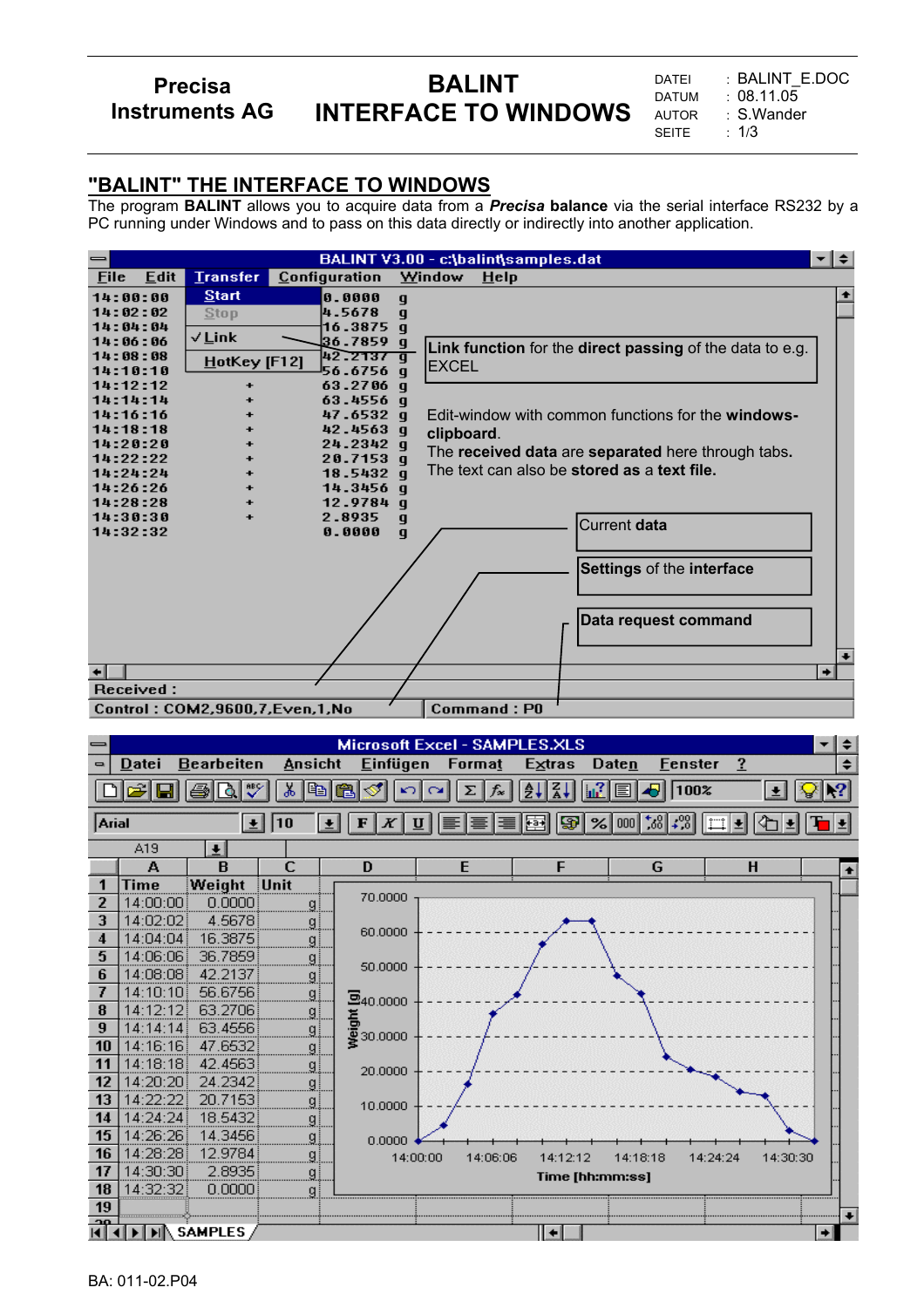## **Precisa Instruments AG**

# **BALINT INTERFACE TO WINDOWS**

#### **General**

All data collected from the balance will be written into the edit window of BALINT. The tabulator character serves as a separator between certain data segments (time, sign, value etc.). Thanks to the tab the data can be easily integrated into various spreadsheet programs. Furthermore the edit window allows you to add some text to the data.

The content of the edit window can be stored as a text file and as such be integrated into other applications. Of course the clipboard of Windows could serve as the text file as well.

#### **Working in the background**

BALINT is able to acquire data in the background while you are working in other Windows applications. The file size is limited to ca. 25000 Bytes, that means, depending on the data format, ca. 1200 weight values.

#### **Joining with other applications**

By using the Link-Function the collected data can be passed on directly to other applications. For this purpose the data can be additionally formatted, if necessary.

Normally your application will probably run in the foreground and the cursor therefore has to be located at the position where you wish to put the data. Yet there are some applications (e.g. Word) which are capable of collecting the data correctly even in the background.

### **Registration**

There is no registration necessary.

#### **Data request**

The data request can be adapted in accordance with your needs.

| Timercontrolled                                            |  | <b>Configuration Datarequest</b>              |                         |                          |  |  |
|------------------------------------------------------------|--|-----------------------------------------------|-------------------------|--------------------------|--|--|
|                                                            |  | <b>Request</b>                                |                         |                          |  |  |
| By depressing a key                                        |  | $\textcolor{blue}{\blacktriangleright}$ Timer | Mins: 0<br>$H$ rs : 0   | Secs:  2                 |  |  |
| Key selectinon is free                                     |  | $\heartsuit$ HotKey                           | [F12]                   | <b>Edit</b>              |  |  |
| In accordance with the signalling<br>result of the balance |  | $\heartsuit$ Continue                         | (Fld time of balance)   |                          |  |  |
| After every load change on the<br>balance                  |  | Loadchange                                    | [after each loadchange] |                          |  |  |
|                                                            |  | Command                                       |                         |                          |  |  |
| Any request command for the                                |  | ⊛ Any                                         | <b>Stable</b><br>( )    | $\circlearrowright$ User |  |  |
| balance freely adjustable                                  |  | Usercommand:                                  |                         |                          |  |  |
|                                                            |  | ОK                                            | Cancel                  | <b>FCT</b>               |  |  |